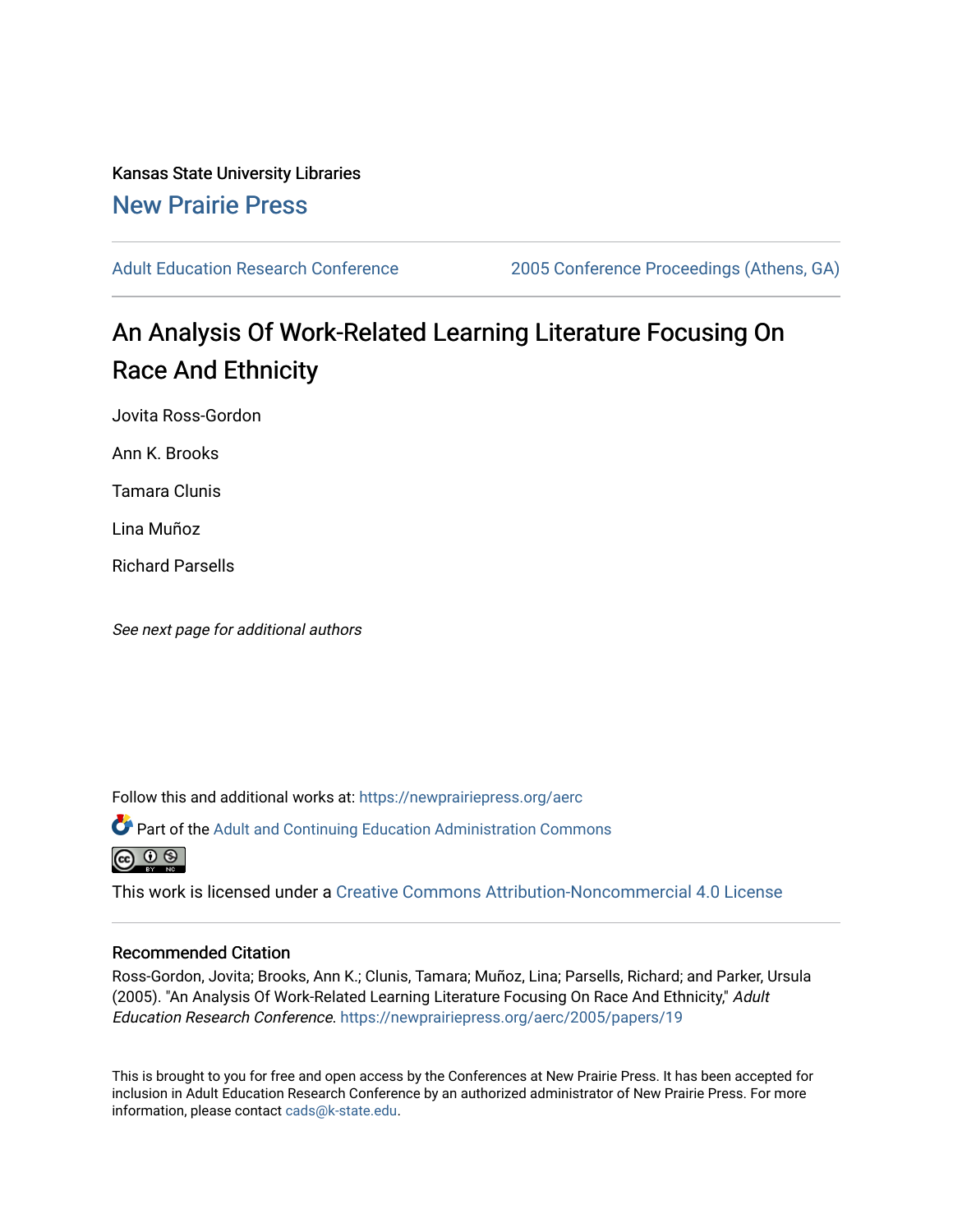# Author Information

Jovita Ross-Gordon, Ann K. Brooks, Tamara Clunis, Lina Muñoz, Richard Parsells, and Ursula Parker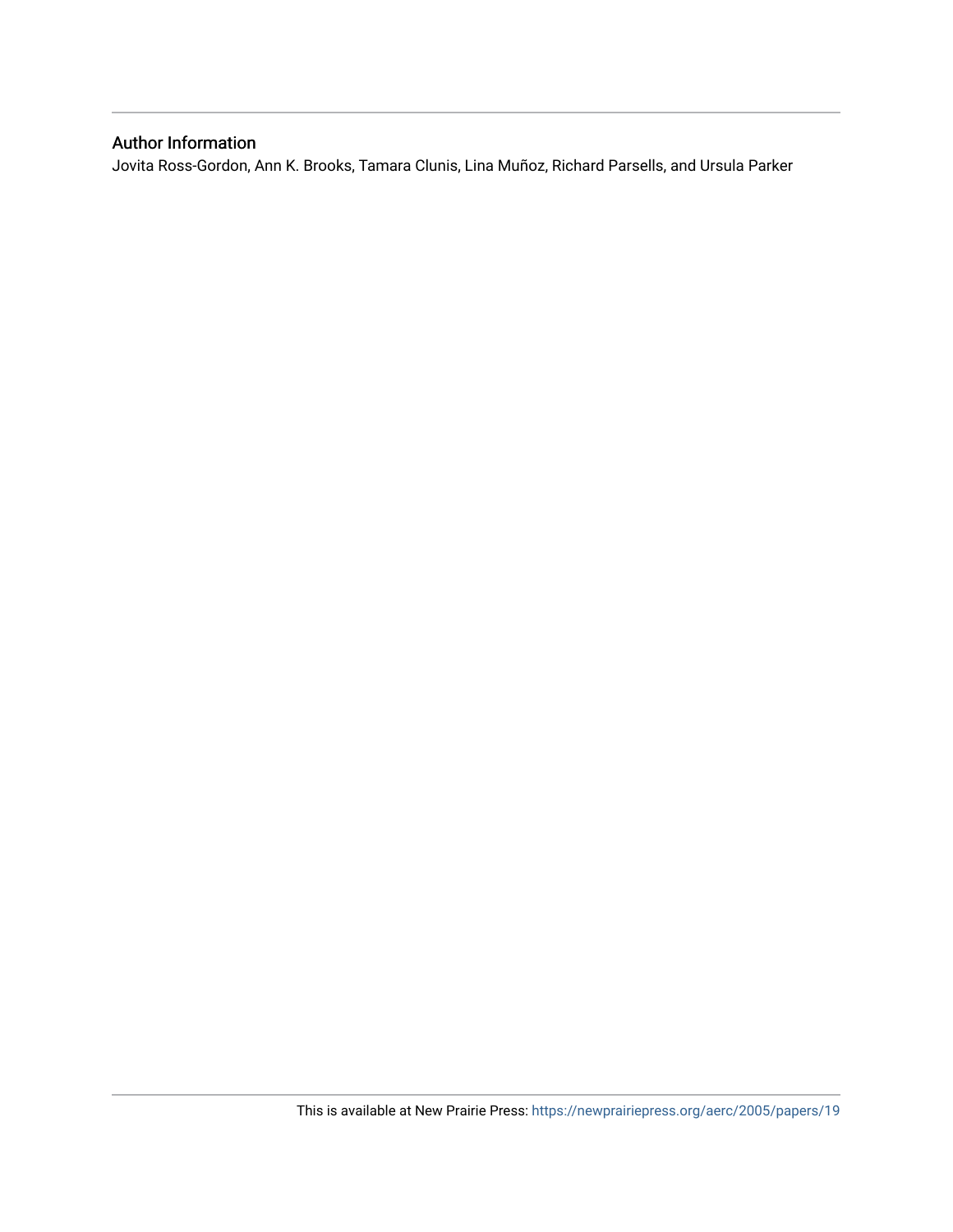# **An Analysis Of Work-Related Learning Literature Focusing On Race And Ethnicity**

Jovita Ross-Gordon, Ann K. Brooks, Tamara Clunis, Linda Muñoz, Richard Parsells, Ursula Parker Texas State University at San Marcos, USA

**Abstract:** *Qualitative analysis of the literature in three domains of work-related learning points to a small but growing number of studies and conceptual articles focusing explicitly on race/ethnicity. Findings varied across the three domains of continuing professional education, human research development, and workforce development.* 

#### **Purpose**

Learning related to work has increasingly become the focal point for scholarship in adult education. A number of authors writing in this area have devoted attention to the topic of diversity (e.g., Ross-Gordon & Brooks, 2004; Wentling, 1999). Nearly all definitions of diversity include race/ethnicity as a focus. Yet, we questioned the extent to which race served as the focal point within the work and learning literature, and wondered whether the extent varied across continuing professional education (CPE), human resource development (HRD), and workforce development. Hence, the guiding questions for this investigation were (a) to what degree does the scholarly literature within three domains of workplace learning reflect a specific focus on race and ethnicity, (b) what theoretical frameworks inform the scholarship, and (c) what are the concerns with regards to race within each of the domains?

### **Previous research informing our study**

Previous studies provided models for analyzing scholarly literature for its attention to dimensions of diversity. For example, early studies by Cox and Nkomo (1990) looked at race as a variable in organizational behavior research, and Ross-Gordon (1991) examined multicultural research in adult education. More recently Johnson-Bailey (2001) focused on race and Bierema and Cseh (2003) employed a feminist framework to examine adult education literature. Each of these studies proved helpful in identifying strategies for selection and analysis of literature.

#### **Research Methods**

We conducted a search for race/ethnicity-related scholarly literature within CPE, HRD, and workforce development. We were reminded while doing this work of the definitional quagmire we had entered in trying to distinguish between these three domains. Searches for published articles and dissertations were conducted through numerous electronic databases that catalogue literature in the fields of education, business, and the health professions. These included Business Source Premier, Dissertation Abstracts International, Expanded Academic ASAP, JSTOR, PsychInfo, Education Full Text, Health Source: Nursing/Academic Edition, Medline, Social Sciences Full Text, and Social Science Index. We also conducted manual searches of conference proceedings for both the Academy of Human Resources Development and the Adult Education Research Conference since 1999. We included in our searches general terms like race, racism, ethnicity, or ethnic minorities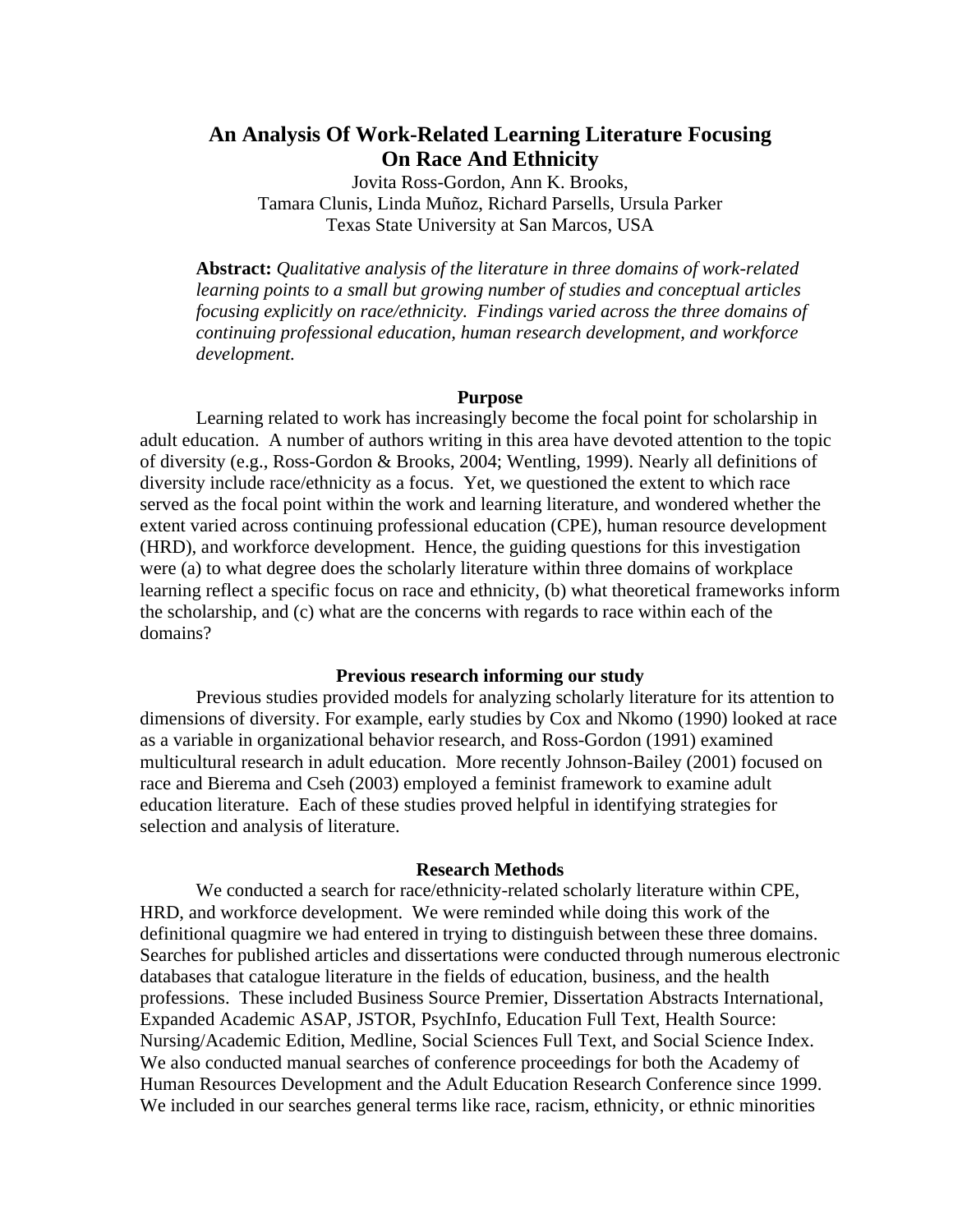and terms specific to particular racial/ethnic groups (e.g., *African Americans, Blacks*, or African Diaspora; *Native Americans*, *Aborigines*, *First Nations Peoples*, Native Peoples, or *Indians*; *Hispanics*, *Latinos/Latinas*, *Mexican-Americans*, or *Puerto Rican Americans*). We used various search terms to identify literature in the CPE, HRD, and workforce development. For example, for CPE we used terms such as professional development, staff development and continuing professional education; for workforce development we used terms like welfare-to-work, pre-work programs, job displacement programs; for HRD we used terms like training, career development, and organizational development.

We analyzed each article according to type of literature, level of attention to race/ethnicity, race/ethnicity related-conceptual framework applied, and group(s) serving as the focus of study. Types of literature analyzed included data-based (quantitative, qualitative or mixed-methods), comprehensive literature review, conceptual or theory building, or program evaluation. Preliminary theoretical perspectives included (a) critical race theory (b) Afrocentric or other ethnic-centered frameworks (c) multicultural education, (d) diversity, and (e) no explicit framework. Theoretical perspectives emerging from the analysis of data included anti-racist, racial identity development, whiteness/white privilege, access and equity, and cultural competence. We categorized the level of attention to race/ethnicity as either minimal (race mentioned but treatment scant), moderate (race/ethnicity receives significant level of attention, but is not a focal point), or extensive (race/ethnicity is the focal point). We also analyzed the literature for themes emerging from the findings, conclusions, and recommendations. Two researchers concentrated on each of the 3 domains, providing for inter-rater comparison.

#### **Race/Ethnicity and CPE Literature**

The two researchers who focused on CPE reviewed 22 studies and 2 comprehensive literature reviews. We used the following definition of CPE: "Education of professional practitioners that follows their preparatory curriculum and extends their learning throughout their careers…. The term professional is used broadly in this context, to describe the wide range of occupational areas that are based, to some extent in a discrete body of information and specific competencies" (Queeney, 2000, p. 375). The literature of CPE emphasizes the learning and career development of the individual professional. This was also true of the literature focusing on race and ethnicity in CPE, with most articles focusing on how professionals could improve their individual practice to more effectively serve students or clients from non-dominant racial/ethnic groups. The largest segment of this literature focused on K-12 educators (15 data-based studies) with the remainder focusing on other professionals including counselors/social workers, nurses, college faculty, and police (7 data-based studies and 2 literature review/theory building article). Dissertations predominated within the educator professional development literature (12 of 15 studies); all but one dissertation dated within the last 5 years, suggesting this is a relatively new focus of research for educators. For other professionals, articles published in scholarly journals comprised the largest segment of the literature.

 The most common focus was the perceived need for and impact of professional development addressing race/ethnicity and/or cultural diversity (with race/ethnicity as a key dimension); fourteen of the manuscripts reviewed focused on this topic, including 9 dissertations on K-12 educators. Two of these studies examined the specific experiences of African American professionals participating in such programs. Clearly there is an interest in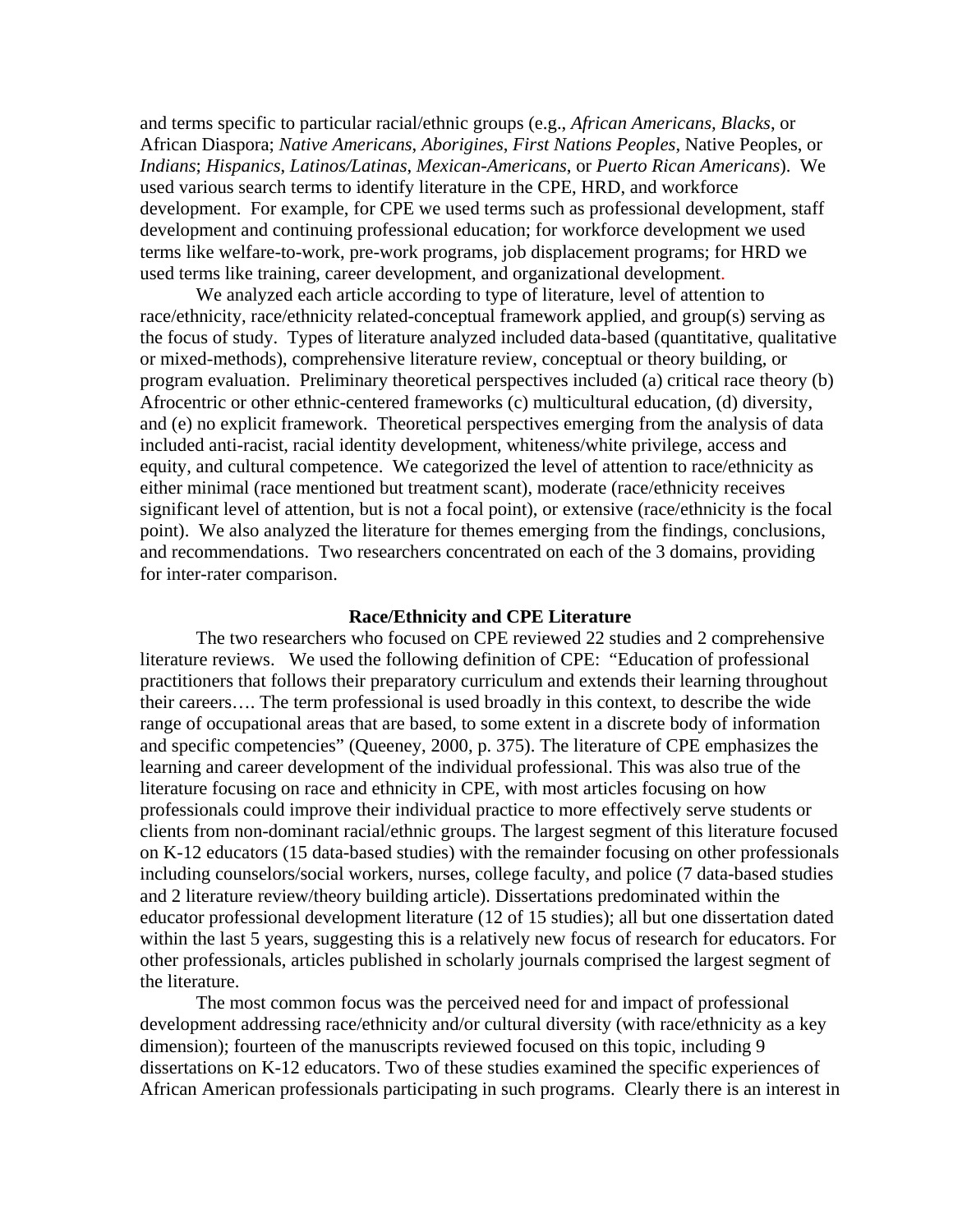determining the impact of PD programs relating to race/ethnicity. The second most predominant focus was on PD aimed at enhancing professionals' effectiveness for working with specific populations/communities such as teachers working with Latino and African American children (Colombo, 2004; Duffy, 2002; Kelly-Stiles, 1999, Roberts 2002) and nurses working with African American and Native American patients and families (Silverman, Goodine, Ladoceur, & Quinn, 2001; Underwood, 1999; Weaver, 1999). The smallest subset of literature focused on the PD needs and experiences of professionals from marginalized racial/ethnic groups (e.g., Alfred's 2001 study of African American female faculty at predominately White university, Archung's 2002 case study of an African American teacher in an urban school, and Waters' 1996 analysis of the strategies needed to increase the number of ethnic-minority researchers in postdoctoral nursing programs).

 In our examination of the theoretical frameworks identified either explicitly or implicitly through authors' selection of terms to discuss race, different patterns emerged. The literature on K-12 educators employed the most diverse range of theoretical frameworks, the majority making use of either explicit frameworks or terminology tied to multicultural education/diversity (10 studies); a number referenced other frameworks including antiracism, Pan Africanism, racial identity development, feminist postructuralism, and social constructivism. The literature on other professionals relied heavily on theoretical frameworks related to cultural competence, a framework incorporating attention to cultural skills, encounters, knowledge, and awareness (Campinha-Bacote, Yahle, & Langenkamp 1996). Alfred (2001) added a unique perspective to this focus by examining bicultural competence.

Our analysis of findings and conclusions pointed to 6 significant themes: (a) various professionals perceive limitations in their training programs and a need for greater professional development opportunities related to race and ethnicity (Silverman et al. 2001, Watts, 2003; Stevenson, 1995; Weaver, 1999); (b) professional development focusing on topics of race, ethnicity and culture can have an impact on professionals beliefs and practices (Bell, 1999; Hyland, 2000; Moore, 2003; Roberts, 2002; Teasley, 2002; Augustin & Nicole, 2001); (c) interests in PD and the impact of PD related to race and ethnicity are mediated by participants' positionality (Bell,1999; Hyland, 2000; Moore, 2003; Roberts, 2002; Teasley, 2002; Tucker Blackman, 2003); (d) results of PD related to race, ethnicity and culture are not universally successful, given resistance to change of strongly ingrained belief systems and resistance Whites may exhibit to examining systemic racism and White privilege (Leistyna, 2001; Sillman, 1996); (e) to have an impact on knowledge , attitudes, and practice, effective racial/ethnic related PD requires multiple strategies including formal PD training and carefully designed experiential components (Colombo, 2004; Duffy, 2002; Stevenson, 1995; Underwood, 1999; Watts, 2003; Weaver, 1999); and (f) professional development of individuals from marginalized groups is significantly influenced by numerous sociocultural factors (Alfred 2001, Archung, 2002)

#### **Race/Ethnicity In HRD**

In the area of human resource development, we reviewed 27 data-based research articles and 3 literature reviews. For the purposes of this review, we used Harbison & Myers' (1964) definition of human resource development: "Human resource development is the process of increasing the knowledge, skills, and the capacities of all the people in the society". However, in keeping with the more limited use of the term within the U.S. over the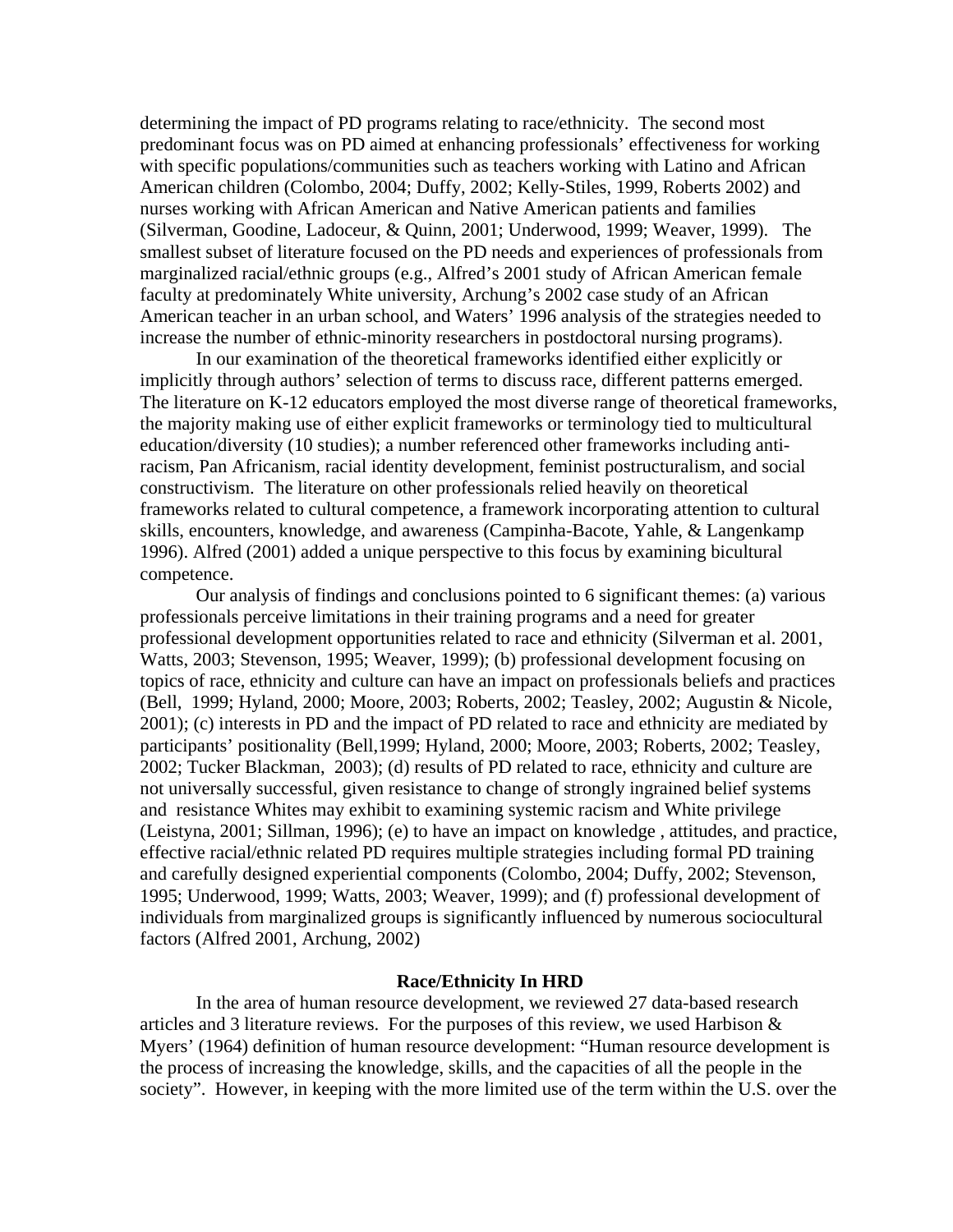last few decades, we included in this review only articles that addressed race and/or ethnicity *within* work organizations. Most of the literature focused on career progression (20 databased articles), with 7 addressing training. The literature was more or less evenly split between academic journal articles, conference proceedings, and dissertations and distributed across the years from 1995 through 2005. Most of the articles we reviewed assumed an "access and equity" perspective, which may be related to the legalistic nature of much that overtly occurs around race and ethnicity in the workplace, while the remainder explicitly stated a perspective of critical race theory.

Within literature on career progression, the greatest focus (12 articles) was on elements within the organizations that hindered or facilitated career progression. Two articles addressed the strategies racial/ ethnic group members used to cope with career hindrances. Six articles compared the career experiences of Black, Latino, and/or White people.

The training literature addressed learning and training experiences; and diversity training. Caputo (1997) and Cianni (1995) focused on equity of access to training experiences, while Hayes, who conducted a critical ethnography, focused on the work experiences of women involved in welfare-to-work programs. She concluded that contrary to the expectation that these women were not learning particularly high-level and important skills in their entry-level jobs, they often learned sophisticated strategies for negotiating the unacknowledged and specific demands of their jobs. Snow's (2005) theory-building assessment of need looked at police officer formation of attitudes toward minorities.

One literature review published in the Human Resource Development Quarterly analyzed the research through the lens of critical race theory and concluded that issues concerned with race or ethnicity (and gender) are collectively perceived as attitudinal rather than structural (2003). Our own review, which covers a larger body of literature, observes that while some of the literature views race and ethnicity as an attitudinal problem, the vast majority identifies organizational barriers to advancement and meaningful work.

 Three major themes emerged from our analysis. First of all, a variety of elements hindered career advancement for minorities, and these can be seen as overt examples of institutional racism (Caputo, 1997; Cianni, 1995; Combs, 2003; Houston-Brown, 2002; Morales, 2000; Padilla, 2003; Palmer, 2001; Peery, 1998; Regules, 1997; Silva, 2003). Hindrances to the career progression of minorities were racial discrimination, lack of mentors, being locked into a diversity track, lack of an informal social network, "good ole boy" networks, lack of racially appropriate role models, and lack of opportunity for developmental experiences.

The second major theme centered on career facilitators, which included mentors, family and spouse support, peer support, creating own opportunities and informal social network (Combs, 2003; Darden, 2003; Padilla, 2003; Palmer, 2001; Peery, 1998; Regules, 1997; Silva, 2003). Interestingly, 2 articles on Hispanics (Peery, 1998; Zuniga, Skaruppa & Powell, 2000**)** observed that assimilating to the dominant White culture improved career advancement, while none of the articles on Blacks made the same observation. For example, in their qualitative study of 5 Hispanic corporate managers, Zuniga, Skaruppa  $\&$  Powell (2000) looked at the affect of the degree of assimilation on career advancement and concluded that value and culture congruence with management were important if Hispanic managers wish to advance.

The third major theme regarded discrimination and racism: both Black and Hispanic persons experienced significant discrimination, while White persons, both male and female,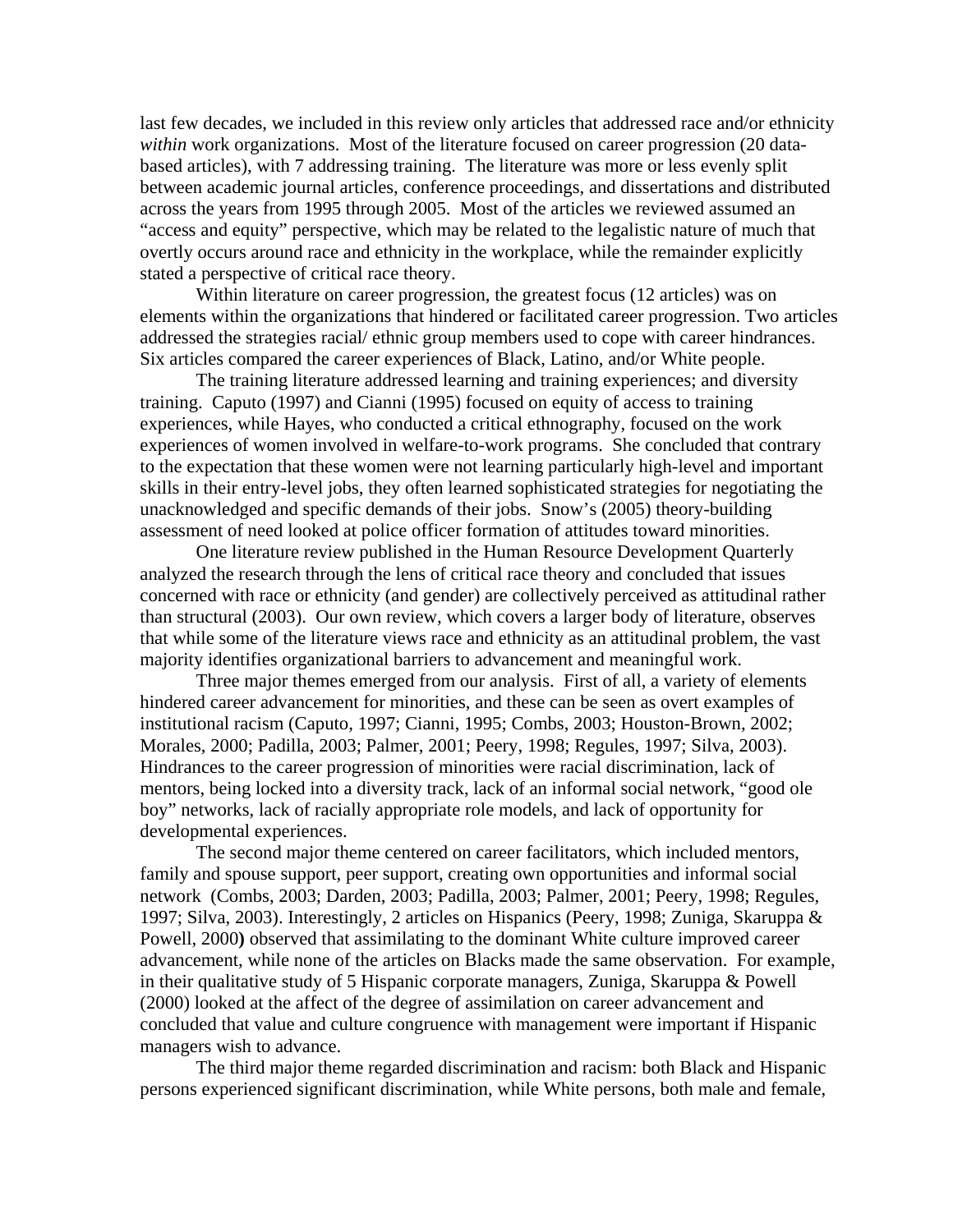were generally unaware of their own racial prejudices (Combs, 2003; Darden, 2003; Robinson, 1997). However, Parker, Baltes, & Christensen (1997) concluded from their quantitative study that White men did not associate support for Affirmative Action and Equal Opportunity with a loss in career development opportunities, organizational injustice or negative work attitudes, whereas White women, Black, Hispanic, and Asians associated it with a gain in opportunities, organizational justice, and positive work attitudes.

# **Race/Ethnicity and Workforce Development**

Under the domain of workforce development, we identified 8 data-based studies and 8 reviews of policy in welfare-to-work and pre-employment training programs related to workforce training and/or development, learning, and race. For the purposes of this literature review, we limited workforce development to pre-work training programs for the unemployed worker and activities that promote the necessary skills and knowledge to succeed in the workplaces of the 21st century (U.S. Department of Labor, 2001). None of the 16 articles and dissertations looked solely at race and learning among adult populations in pre-employment training, but rather they addressed the intersection of class, race, gender and/or personal and family history in discussing the impact of certain programs or the experiences or attitudes of individuals in these programs.

We found themes centering on three issues which crossed all 16 articles: (1) a disconnect existed between teacher belief and work training and literacy program ideology regarding the importance for adult learners of individual agency and a determination to succeed, and the structural barriers that impede adult student success (Alfred, 2005; D'Amico, 1999; Hull, 1997; Sandlin, 2004; Sandlin & Cervero, 2003); (2) a deep rooted racist ideology in welfare policy maintained negative assumptions about education and training programs for welfare recipients who are disproportionably people of color (Alfred; 2005; Bok, 2004; Jackson, 2003; McDonald, 1997; Sandlin, 2004); (3) good connections for jobs among friends and family members supported stable jobs for people of color; however, when jobs disappeared, the social support tended to disappear because those in the social network were also without work (D'Amico, 1999, Schneider, 2000); and (4) training staff need to talk explicitly about perceptions of racism, cultural differences, and language and structural barriers with both people of color in pre-employment training programs *and* with their potential employers (D'Amico, 1999; Fleischer, 2001). Fleischer found improved retention in organizations in which such conversations took place with both groups (Fleischer, 2001).

#### **Conclusions**

Our comparison of findings across the three work-related learning domains indicates a number of similarities and differences. For the sake of brevity we will focus our discussion on similarities that appear in one way or another across at least two of the three.

1) Institutionalized discrimination affects individual careers and program directions across all the three domains.

• Structural barriers and inequitable access to training, mentoring, and other career supports hinder career progress of racialized minorities (HRD)

• Such discrimination impacts access to and sensitivity for the need of race/ethnicity related CPE and support systems for nondominant groups. This limits access to, acceptance of, and positive outcomes of race/ethnicity focused CPE.